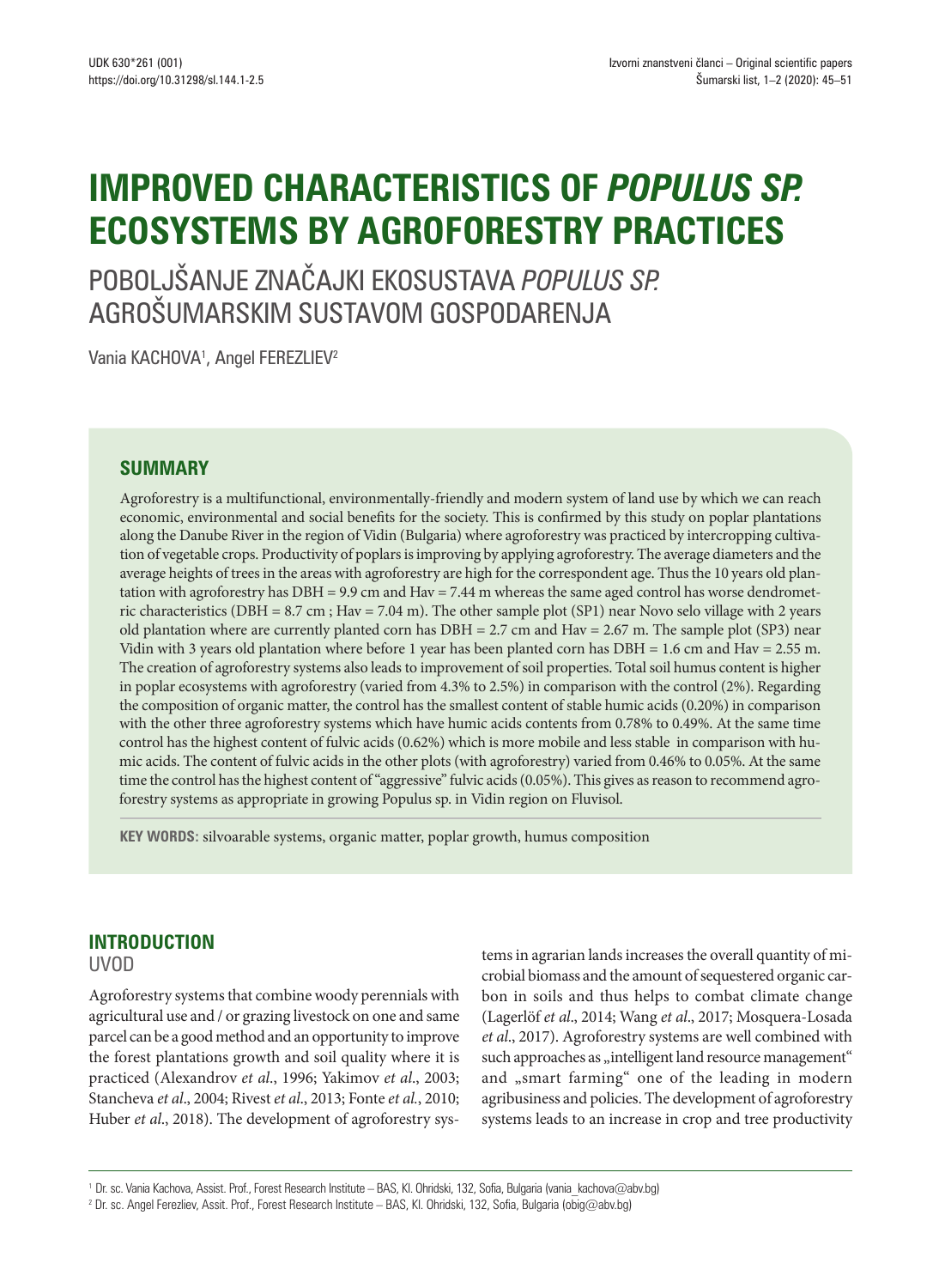while promoting other ecosystems servises (Nair and Garrity, 2012). Vital, productive, sustainable and adaptive ecosystems are formed (Mosquera-Losada *et al.,* 2012), including on degraded lands (Brumec *at al.*, 2013). The established agroforestry systems frequently mimic the natural systems, and in most cases an appropriate combination of tree, shrub and grass species with agricultural crops are observed. Nevertheless, the reducing competition and increasing complementarity and compatibility of species used in agroforestry remains the main challenge facing science and practice. Tree species and agricultural crops are being defined, which are well combined and complementary each other's in structuring agroforestry systems. Poplar is such tree species particularly suitable for the construction of silvoarable and silvopastoral agroforestry systems (Fakirov, 1972; Vassev, 2013; Newman, 1997). It is a fast-growing species and provides accelerated growth especially on typical habitats such as riparian lands (Dobrev and Bodgakov, 1971; Zahariev *et al*., 1975). In Bulgaria the cultivation of agricultural crops between rows of young poplar trees has been practiced for a long time and successfully (Marinov *et al.*, 2003). Between tree rows is grown: sunflower, cabbage, corn, pepper and eggplant; melon and squash, cauliflower, wheat, beans etc. (Yakimov *et al*., 2003). The accumulation of waste green organic mass from agricultural plants supports the development of young poplar saplings, and agrochemical care (hoeing, irrigation, fertilizing, etc.) has a beneficial effect on their growth and development (Yakimov *et al.,* 2003). At the same time, improved biodiversity in agroforestry systems, along with increased biomass accumulation in the soil, leads to an improvement in soil quality and fertility (Silva *et al.,* 2012; Nair and Garrity, 2012; Tsonkova *et al.,* 2012).

The aim of this study is to investigate the growth of saplings of *Populus sp.* and the composition of soil organic matter in agroforestry systems established on typical habitats along the Danube.

#### **MATERIAL AND METHODS**

MATERIJAL I METODE

The region of Vidin is in the Missian forest vegetation zone with moderate continental climate. It has low January temperatures, high July temperatures and annual precipitation sums of 500-600 mm. Along the river Danube there were established 3 sample plots (SPs) and one control (K) located in Vidin Forestry Estate – the most north-western part of Bulgaria. SP1 is near the village of Novo selo. It has an area of 3.4 ha,with altitude of 30 m, eastern exposure, flatly, and plantation of the "Agathe" poplar clone at the age of 2 years. In SP1 between poplar rows is planted corn. Next to this SP is located the SP2 with an area of 2.4 ha, altitude 30 m, northwestern exposure, flatly, plantation of "mnBL" clone,

10 years old. When the tree plantation was 2-3 ears old there were planted corn and water-melon. The other two SP are located near the town of Vidin in eastern direction near the petrol station "Fantige". SP3 has an area of 3.7 ha, altitude of 40m, eastern exposure, flatly, and plantation of"Agathe", 3 years old. The last year between tree rows there were corn crop. Next to this SP islocated the control – SP4, where no agricultural crops were grown – without agroforestry. SP4 has an area of 1.1ha with eastern exposure, flatly and plantation of "Agathe","mnBL" and "I 214", 10 years old. All SPs lies in the zone of Nature 2000 and located in the Danube River's defensive line. The soils are alluvial (*Alluvial Fluvisols*) developed on loess.

Dendrometrical indicatorswere determined by in situ measurements. The mean diameter breast height (DBH) was determined by the arithmetic basal area – formula (1):

$$
DBH = SQRT(1.274^*G)
$$

where

 $G=\sum g_i/n$  - is arithmetic basal area in sample plot  $(m^2)$ ;  $\Sigma$ g<sub>i</sub> – the sum of basal area of all trees in sample plot (m<sup>2</sup>); n - is number of trees in sample plot.

The mean height (Hm) was calculated as the weighted average in terms of basal areas of Lorey's formula (2):

(2) 
$$
\text{Hm} = (\text{h}_1 \text{g}_1 + \text{h}_2 \text{g}_2 + \dots + \text{h}_n \text{g}_n) / \\ (\text{g}_1 + \text{g}_2 + \dots + \text{g}_n) \text{ (m)} = \Sigma \text{h}_n \cdot \text{g}_n / \Sigma \text{g}_n
$$

where

 $h_{12}...h_{12}...h_{18}$  is a arithmetic height of each degrees of thicknes (m);  $g_{1,2},...,$  – the basal area of all trees according to the relevant degree of thickness (m²);

Caliperring of older plantations (SP2 and SP4) was made by programme product FET 1.11 (Demo) (Evangelov, 2012), through option "Sorting of whole standings" which uses mathematical model of adopted by practice tables of high-stem poplar (Nedyalkov *et al*., 2004)

Statistical processing with the software product Statistica 12 was performed.

For soil analyses an average sample of 5 soil samples were taken from the 0-5 cm soil layer. In determining the total carbon, we used the Thurin method, and for the determination of the total nitrogen, the Keldal method was applied (Donov et al., 1974). We studied the composition of humus in soils by Kononova-Belchikova method (1961) which comprises the following steps: total content of humic and fulvic acids with a mixed solution of 0.1N  $\text{Na}_4\text{P}_2\text{O}_7$  and 0.1M NaOH; free and bound to the sesquioxides  $(R_2O_3)$ with 0.1M NaOH; aggressive fulvic acids with  $0.05M$  H<sub>2</sub>SO<sub>4</sub>. The soil-to-solution ratio is 1:20 for all three extracts.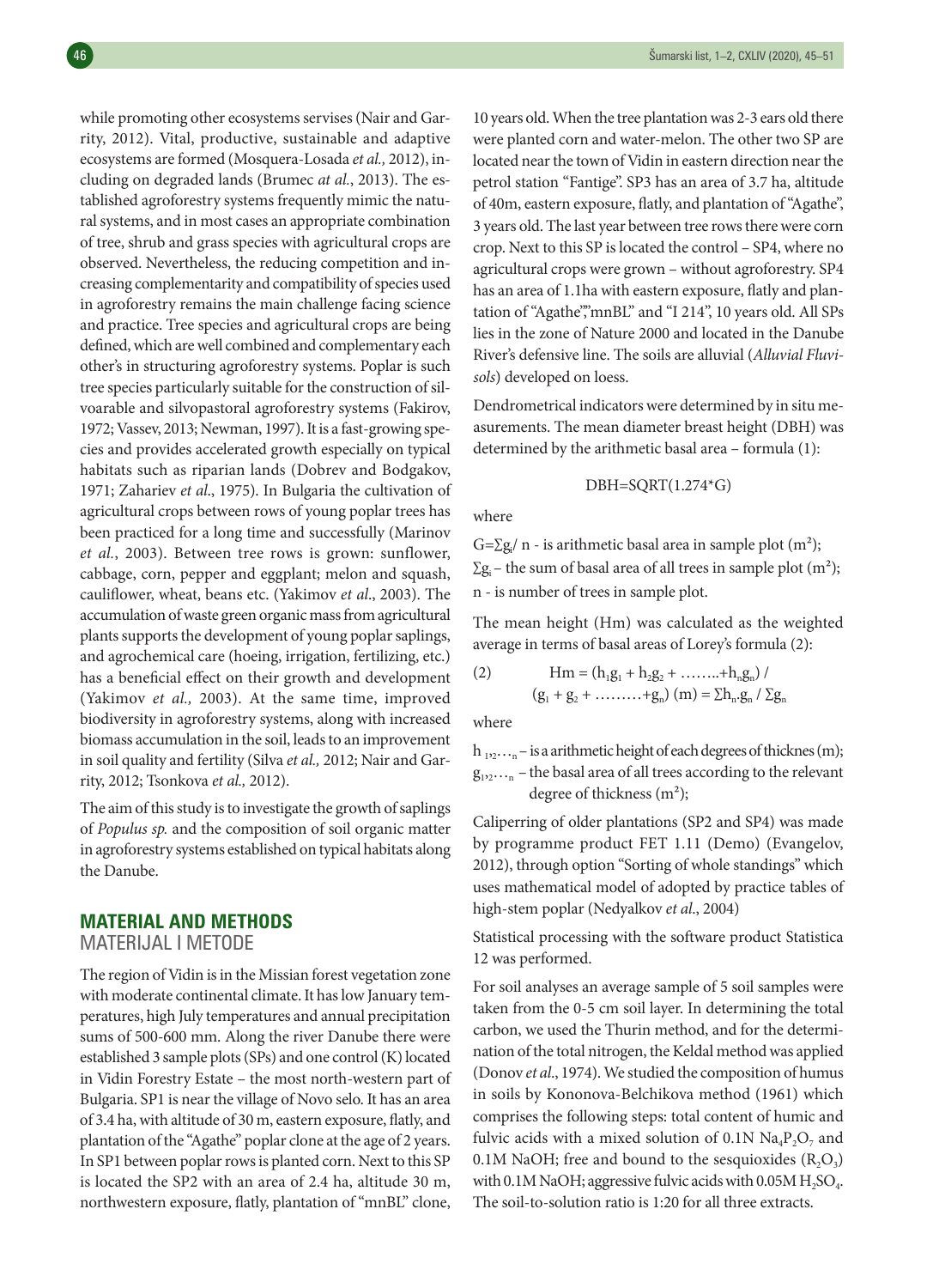## **RESULTS AND DISCUSSION**

REZULTATI I DISKUSIJA

Poplars are the main species used in the afforestation of the lands around Vidin, as the afforestation with poplars here dates back to 1890 (Mitsov, 1963).

General characteristics of the plantation of all SPs are given in table 1.

The calculated values of the average diameter DBH (for SP1 = 2.7 cm and for SP3 = 1.6 cm) and average height Hav (for  $SP1 = 2.67$  m and for  $SP3 = 2.55$  m) show that, although one year younger (at 2 years of age) the plantation in SP1 in which maize is currently sown has better base dendrometrical indicators. Growth characteristics depend heavily on the clone of poplar (Vassev, 2013), but definitely the hoeing care used in crop cultivation as well as the residual green mass in the system have a beneficial effect on the growth of poplars in these typical habitats. This defines the advantages of implementing agroforestry system from the very beginning of the planting life. At this early age, there is still no differentiation with respect to the average diameter and all trees of Agathe poplar clone in both studied plantations (SP1 and SP3) fall into one degree of thickness (2 cm). The comparison between the older plantations SP2 and SP4 (at 10 years of age) shows that the plantation at which agroforestry was applied (SP2) by sowing corn and bostan at ages 2 and 3 is already significantly superior in terms of average diameters and heights (DBH = 9.9 cm;  $Hm = 7.44$  m) compared to those in which no implementation were performed (SP4) (DBH  $= 8.7$  cm; Hm=7.04) m. This is also confirmed by caliperring of the trees in the two sample plots, where in SP2 there is a concentration of 0.8960  $m<sup>3</sup>$  (89.6  $m<sup>3</sup>$  / ha), and in SP4  $0.7145 \text{ m}^3$  (71.45 m<sup>3</sup> / ha) of the standing stock. At this age in SP2 (with applied agroforestry), there is already a differentiation of trees from "mnBL" popular clone according to diameterinto two degrees of thickness(8 cm-4 and 10 cm-26). On the other hand, in the area without agroforestry (SP4), the trees are located in a broader range with respect to the average diameter (for a degree of thickness of 2 cm – 1 number, for 6 cm – 1 number, for 8 cm-14 numbers and for  $10 \text{ cm} - 14 \text{ numbers}$ .

From the statistical analysis, the values of some statistical parameters characterizing the diameters and heights are obtained (Table 2). The values of the arithmetic mean for diameters are almost no different from the calculated weighted averages ones (+0.04, 0.00, +0.03 and -0.15 for SP1 to 4 respectively). The small variation in diameters at this early age is also confirmed by the variance values. The largest number of diameters are centered on the arithmetic mean of the young SP1 and SP3 plantations where the values of the standard deviation are the smallest (0.15 cm). Forestry science and practice also need values of the coefficient of variation of the diameter (Ustabashiev and Ferezliev 2013). Values of the variation coefficients in SP1, SP2 and SP3 fallen in the interval up to 10% show a slight alteration of the diameters,while in SP4 is defined an average alteration of the indicator (19.6% in the interval of 11 to 25%) (Lakin, 1990). In all four cases, the variation of diameters is characterized by negative (left) asymmetry. In SP1, SP2, and SP3 empirical variations deviate insignificantly from the normal curve, which classifies asymmetry as "small" (with Kurtosis values below 0.5). In the first two cases, the distribution is performed on a curve exceeding minimally the highest part of the normal curve, and in the third case by a curve decreasing to a very small extent the curve of the normal distribution. In the control (SP4) the distribution of the diameters is performed on a curve exceeded relatively more significantly the normal distribution curves in its highest part (the variation curve has a sharp Kurtosis values +12.40).

In a statistical check of height growth, we ascertained that the average values are almost no different from the weighted averages calculated by the Lorey formula (Lorey, 1878) - Table 2.

| <b>iSP</b><br>Pokusna<br>ploha | <b>Tree species</b><br>Vrsta drveća | <b>Location</b><br>Mjesto | Age<br>Dob     | <b>Mean Brest High Diameter</b><br>(DBH)<br>Prosječan promjer (DBH)<br><sub>cm</sub> | <b>Mean Height (Hav)</b><br>Prosječna visina (Hav)<br>m |
|--------------------------------|-------------------------------------|---------------------------|----------------|--------------------------------------------------------------------------------------|---------------------------------------------------------|
|                                | Agathe                              | N44.1449° E22.8190°       | $\mathfrak{p}$ | 2.7                                                                                  | 2.67                                                    |
| $\mathfrak{p}$                 | mnBL                                | N44.1458°<br>E22.8195°    | 10             | 9.9                                                                                  | 7.44                                                    |
| 3                              | Agathe                              | N43.9358° E22.8483°       | 3              | 1.6                                                                                  | 2.55                                                    |
| 4(K)                           | Agathe; mnBL; I-214                 | N43.9347° E22.8472°       | 10             | 8.7                                                                                  | 7.04                                                    |

**Table 1.** Main characteristics of plantations Tablica 1. Glavne značajke nasada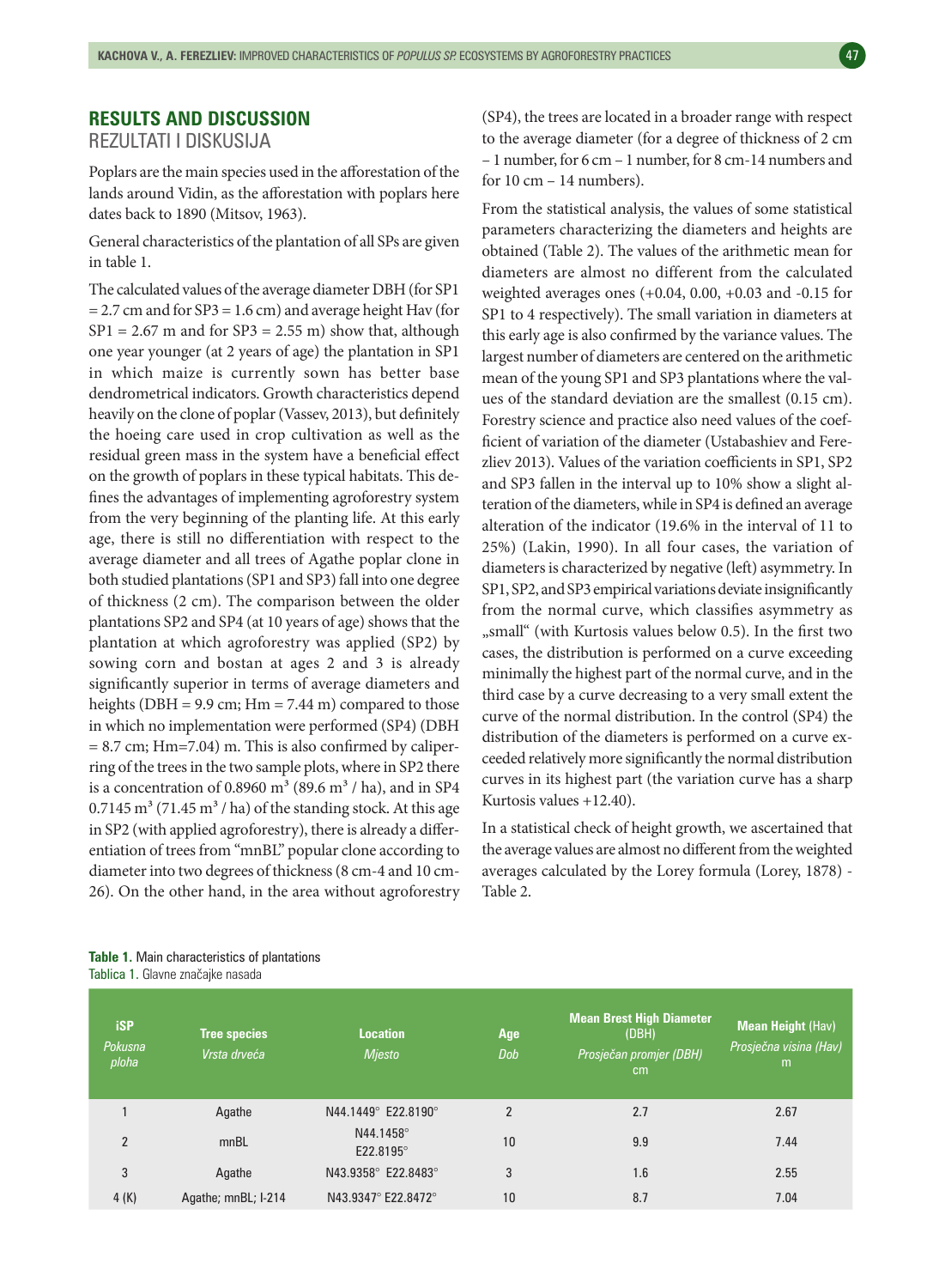| <b>Mullion Discriminal</b>                                 |                                                                                                                                                                                                                                                                                                      |
|------------------------------------------------------------|------------------------------------------------------------------------------------------------------------------------------------------------------------------------------------------------------------------------------------------------------------------------------------------------------|
| sin tha man disposters and moon houghts in the sample nint |                                                                                                                                                                                                                                                                                                      |
|                                                            | - 100 March 11                                                                                                                                                                                                                                                                                       |
|                                                            | - CHOHLAND CONG CALO - CALO - CALO - CALO - CALO - CALO - CALO - CALO - CALO - CALO - CALO - CALO - CALO - CALO - CALO - CALO - CALO - CALO - CALO - CALO - CALO - CALO - CALO - CALO - CALO - CALO - CALO - CALO - CALO - CAL<br>$\begin{array}{c} \n\cdot \\ \cdot \\ \cdot \\ \cdot\n\end{array}$ |
| Table 2. Values of the statistical parameters characterizi |                                                                                                                                                                                                                                                                                                      |
|                                                            |                                                                                                                                                                                                                                                                                                      |
|                                                            | i                                                                                                                                                                                                                                                                                                    |
|                                                            |                                                                                                                                                                                                                                                                                                      |
|                                                            |                                                                                                                                                                                                                                                                                                      |
|                                                            | ſ<br>Fahlica                                                                                                                                                                                                                                                                                         |

<u>ର</u>

|                                                                                                  | Standardna<br>pogreška<br>Kurtosis<br>Std. Err.<br>kurtosis   |                                                                                                                                              | 0.86    | 0.83    | 0.86    | 0.83            |                                                                                                                                    | 0.86    | 0.83 | 0.86    | 0.83            |
|--------------------------------------------------------------------------------------------------|---------------------------------------------------------------|----------------------------------------------------------------------------------------------------------------------------------------------|---------|---------|---------|-----------------|------------------------------------------------------------------------------------------------------------------------------------|---------|------|---------|-----------------|
|                                                                                                  | Kurtosis<br>Kurtosis                                          |                                                                                                                                              | 0.35    | 0.28    | $-0.35$ | 12.40           |                                                                                                                                    | $-0.86$ | 0.69 | 4.97    | $-0.45$         |
|                                                                                                  | Standardna<br>Skewness<br>asimetrija<br>pogreška<br>Std. Err. |                                                                                                                                              | 0.44    | 0.43    | 0.44    | 0.43            |                                                                                                                                    | 0.44    | 0.43 | 0.44    | 0.43            |
|                                                                                                  | Skewness<br>Asimetrija                                        |                                                                                                                                              | $-0,86$ | $-0,87$ | $-0.85$ | $-3.05$         |                                                                                                                                    | $-0.32$ | 0.19 | $-1.64$ | 0.31            |
|                                                                                                  | <b>Standard Error</b><br>Standardna<br>pogreška               |                                                                                                                                              | 0,29    | 0.12    | 0.03    | 0.31            |                                                                                                                                    | 0.04    | 0.10 | 0.05    | 0.10            |
|                                                                                                  | Coef. Var. (%)<br>Koeficijent<br>varijacije                   | Values of the statistical parameters characterizing the trees diameters<br>Vrijednosti statističkih parametara koji karakteriziraju promjere | 8.6     | G.5     | 9.2     | 19.6            | Values of the statistical parameters characterizing the heights<br>Vrijednosti statističkih parametara koji karakteriziraju visine | 7.5     | 7.8  | 11.4    | 7.7             |
|                                                                                                  | odstupanje<br>Standardno<br>Std. Dev.                         |                                                                                                                                              | 0.15    | 0.64    | 0.15    | 1.68            |                                                                                                                                    | 0.20    | 0.57 | 0.29    | 0.55            |
|                                                                                                  | Varijacija<br>Variance                                        |                                                                                                                                              | 0.23    | 0.41    | 0.02    | 2.84            |                                                                                                                                    | 0.41    | 0.32 | 0.08    | 0.30            |
|                                                                                                  | Range<br>Opseg                                                |                                                                                                                                              | 0.60    | 2.54    | 0.52    | 8.90            |                                                                                                                                    | 0.64    | 2.60 | 1.42    | 1.80            |
|                                                                                                  | Prosječna<br>vrijednost<br>Mean                               |                                                                                                                                              | 1.74    | 9.90    | 1.63    | 8.55            |                                                                                                                                    | 2.67    | 7.42 | 2.54    | 7.10            |
|                                                                                                  | Number of trees<br>iil                                        |                                                                                                                                              | 28      | 30      | 28      | $\overline{30}$ |                                                                                                                                    | 28      | 30   | 28      | $\overline{30}$ |
| Tablica 2. Vrijednosti statističkih parametara koji karakteriziraju promjere i visine u uzorcima | Pokusna ploha<br><b>GP</b>                                    |                                                                                                                                              |         | $\sim$  |         |                 |                                                                                                                                    |         |      |         |                 |

The difference between the maximum and minimum values of the measured heights is the highest in SP2 (2.60 m). The variation of this indicator in relation to the average height is significantly smaller (the variance has values in the range of 0.08 - 0.41). In the four case studied, the greater number of heights are centered around the arithmetic mean, with standard deviation values in the range 0.20 - 0.57 m. Values of the variation coefficient (Vh) do not exceed 11.5%. Its vari ation is from slight and almost equal in SP1 (7.5%); SP2 (7.8%) and SP4 (7.7%) to moderate for SP3 (11.4%). The variation of heights in the sample plots with younger plan tations(SP1 and SP3) differswith negative (left) asymmetry, whereas the older plantations (SP2 and SP4) with positive (right) asymmetry.Deflection of variation curve versus nor mal height distribution curve is characterized by the rises and falls (due to positive and negative Kurtosis), with the highest elevation in SP3 (Kurtosis 4.97).

Essential for the development of saplings is the quality of soils. There are studies that confirm the existence of a direct relationship between the height of tree plants and soil conditions (Duhovnikov *et al.,* 1975). Land use type can influence soil properties (Göl and Yilmaz, 2017) and in this respect is interesting to analyse soil properties under agro forestry practices.

Table 3 presents the main characteristics of soils: pH, C/N ratio and the stock of Cand N -recalculated in t/ha in 1 cm of soil with an average bulk density taken as  $1.5 \text{ g} / \text{m}^2$ . Stocks are calculated using the formula:

$$
X = A * H * Q * K
$$

where:

 $A = C\%$  or N%; H = 1 cm; Q = 1.5 g / m<sup>2</sup>; K = coefficient for relaying the soil skeleton  $(= 0.95 \text{ in } 3\% \text{ skeleton}).$ 

According to the scale of Geliaskov (Donov, 1993) the soils from the SPs fall into the range of slightly acidic soils (pH  $= 5.7 - 6.5$ ). Only the soil from control (SP4) is within the range of neutral soils. It can be assumed that the planting of vegetable crops implies weakly acidifying of the soils in the area. The calculated carbon and nitrogen stocks in the soils show that the soils in the area are poorly stocked. Organic content is low, the lowest is in the control (SP4).

By studing soils from the Danube, Mihaylov (1988) also found very low and low organic carbon content in these soils  $(<$  2%), which shows that this is a characteristic feature of the Danube soils in Bulgaria. We find one exception for SP1 soils that are medium stocked with organic matter. In this sample plot, maize is currently grown, and it can be concluded that this favors the organic stock in this soil. With regard to the total nitrogen content it is very low everywhere - below 1 t / ha. High summer temperatures and low summer rainfall in the region are one of the reasons for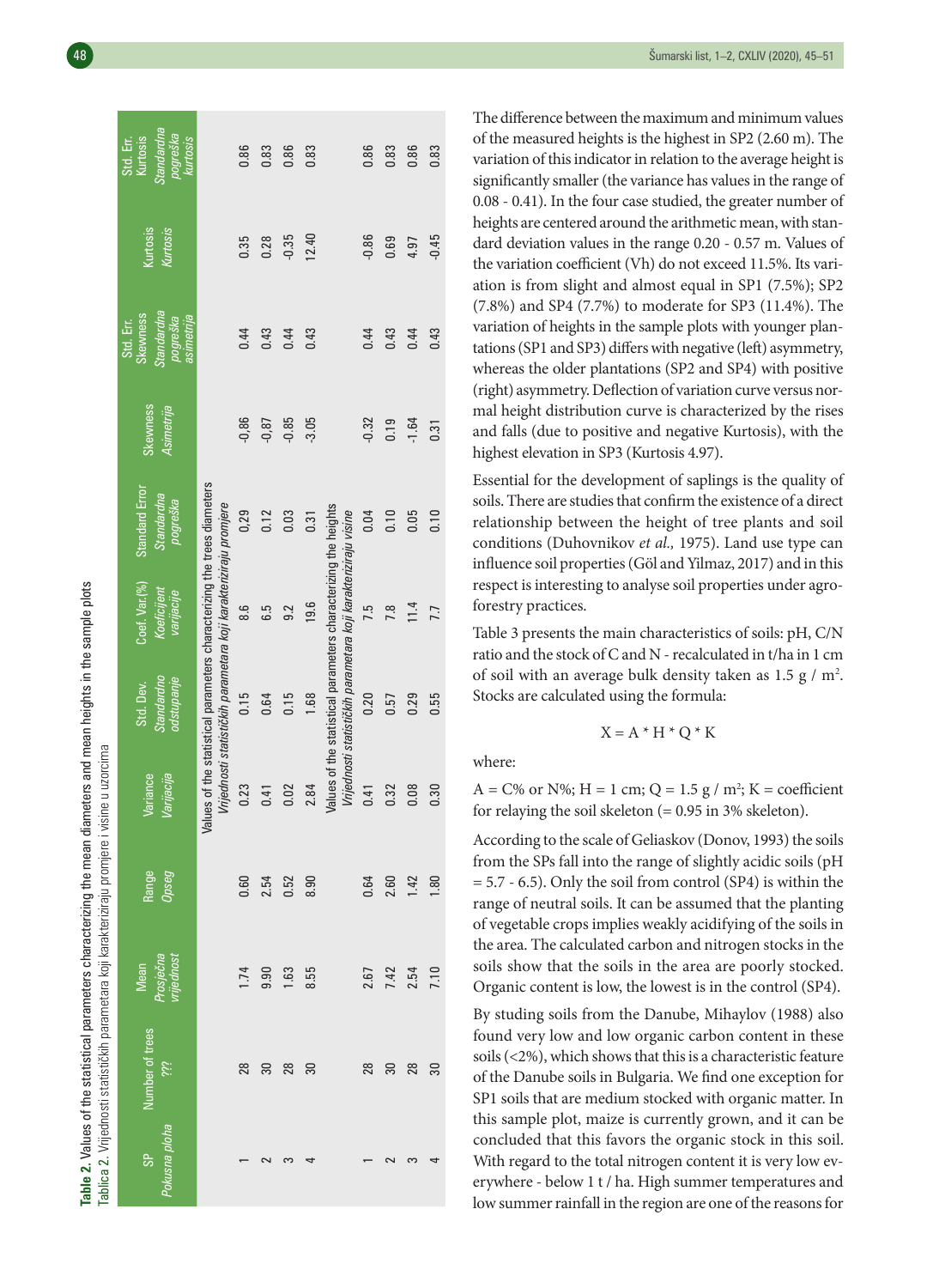| <b>Table 3.</b> Main characteristics of soils |
|-----------------------------------------------|
| Tablica 3. Glavna svojstva tla                |

| <b>SP</b><br>Pokusna<br>ploha | pH  | Store of C<br>Zaliha ugljika<br>t/ha | Store of N<br>Spremište N<br>t/ha | C/N | <b>Humus</b><br><b>Humus</b><br>% |
|-------------------------------|-----|--------------------------------------|-----------------------------------|-----|-----------------------------------|
| 1                             | 6.1 | 3.56                                 | 0.13                              | 27  | 4.3                               |
| $\overline{2}$                | 5.9 | 2.07                                 | 0.10                              | 21  | 2.5                               |
| 3                             | 6.5 | 2.74                                 | 0.11                              | 23  | 3.3                               |
| 4 (K)                         | 6.8 | 1.64                                 | 0.09                              | 18  | 2.0                               |

low levels of humus and active mineralization of plant residues in the soils along the Danube (Kirilov *et al.,* 2015). The climatic factor is basic in relation to soil organic matter (Zhiyanski et al., 2012). The ratio of C / N in soils, which is an indicator of the rate at which mineralization of organic matter in the soil occurs, is low to moderate and confirmed by other authors (Kirilov *et al.*, 2015). Most quickly is carried out the mineralization of the organic substance in the soils of the control.

Table 4 shows the composition of organic matter in soils, which is highly sensitive through management applied and widely is used as an indicator of soil quality (Thomazini *et al.,* 2015). We separate two types of organic acids - humic and fulvic acids.The humic acids are stable carboxylic acids which dissolve in NaOH but do not dissolve in HCl. Their higher content is associated with higher soil organic matter stability and a stronger bonding of organic carbon to the mineral soil and better sequestration in the soil. On the contrary, fulvic acids are taken as the more mobile part of soil organic matter. They are with lower molecular weight and dissolve in NaOH and HCl. The results show that in control there is the lowest percentage of humic acids, which is accompanied by the highest percentage of fulvic acids and especially high percentage of the most reactive part of organic matter so called "aggressive fulvic acids". These data support the view that the organic substance in the control

# **Table 4.** Humus composition

Tablica 4. Sastav humusa

is the most unproductive and with lower carbon sequestration ability in soil. There are the other studies that found that trees provides continuous input of liable organic matter by litterfall and there were observed higher content of liable and soluble carbon in agroforestry systems and native forest in comparison with agricultural systems (Thomazini *et al.,* 2015). Obviously, in our study agricultural crops play an role of enhancing the recalcitrant form of carbon in the system. The practice of agroforestry is a good tool to improve the content and composition of the soil organic matter in the system of poplar plantations. For all soils studied, organic acids are 100% linked to sesquioxides and do not bounded with Ca. The data confirm those of Mihaylov (1988) who claim that the carbonate horizon of these soils is down from 190 cm. Summarizing the results leads us to conclusion that agroforestry enhances soil fertility. This is in comply with other studies of the other authors (Neupane and Thara, 2001; Tsonkova *et al*., 2012; Chen *et al.,* 2019). Our study confirms the statement that agroforestry systems supplies sustainable nutrient security and long term soil productivity (Schwab *et al*., 2015)

#### **CONCLUSION**

#### ZAKLJUČCI

Agroforestry is a multifunctional, environmentally-friendly and modern system of land use. We achieved good results in the establishment of agroforestry systems in growing *Populus sp.* along the Danube concerning enhancing their productivity and improving soil quality. Planting agricultural crops among tree saplings is a good method to increase their dendrometrical indicators as average diameter and average height. As a modern form of land use, agroforestry is also a tool to enhance soil organic matter content. Agroforestry practices is especially good to improve soil organic matter composition – the amount of carbon which is bounded in recalcitrant part is increase and

| <b>SP</b><br>Pokusna | <b>Total C%</b><br>Ukupno C% | Organic C%<br>Extracted with 0.1 M $Na_2P_4O_7 + 0.1MNaOH$<br>Organski C%<br>Ekstrahira se s 0,1 M Na <sub>2</sub> $P_4O_7 + 0.7$ M NaOH<br><b>Total</b><br><b>Fulvic</b><br><b>Humic</b> |                             |                            | Organic C%<br>Fractions of humic acids<br>Organski C%<br>Frakcije humusnih kiselina<br>Free or bounded | <b>Bounded</b>           | Non extracted<br>organic C%<br>(humin)<br>Neekstrahirani | "Aggressive"<br>fulvic acids<br>"Agresivni" |
|----------------------|------------------------------|-------------------------------------------------------------------------------------------------------------------------------------------------------------------------------------------|-----------------------------|----------------------------|--------------------------------------------------------------------------------------------------------|--------------------------|----------------------------------------------------------|---------------------------------------------|
| ploha                |                              | C extracted with 0.1 M                                                                                                                                                                    | acids<br>acids              |                            | with $R_2O_3$                                                                                          | with Ca                  | organski C%                                              | fulvske kiseline                            |
|                      |                              | $Na_2P_4O_7 + 0.1M$<br><b>NaOH</b>                                                                                                                                                        | <b>Huminske</b><br>kiseline | <b>Fulvske</b><br>kiseline | Slobodan ili<br>ograničen s R2O3                                                                       | <b>Ograničen</b><br>s Ca | (Humin)                                                  |                                             |
|                      |                              | $\mathfrak{p}$                                                                                                                                                                            | 3                           | 4                          | 5                                                                                                      | 6                        |                                                          |                                             |
|                      | 2.50                         | 0.82                                                                                                                                                                                      | 0.78                        | 0.05                       | 100                                                                                                    | 0                        | 1.68                                                     | 0.02                                        |
| $\mathfrak{p}$       | 1.45                         | 0.95                                                                                                                                                                                      | 0.49                        | 0.46                       | 100                                                                                                    | $\Omega$                 | 0.50                                                     | 0.01                                        |
| 3                    | 1.92                         | 1.00                                                                                                                                                                                      | 0.85                        | 0.15                       | 100                                                                                                    | $\mathbf{0}$             | 0.92                                                     | 0.02                                        |
| 4(K)                 | 1.15                         | 0.82                                                                                                                                                                                      | 0.20                        | 0.62                       | 100                                                                                                    | $\mathbf{0}$             | 0.33                                                     | 0.05                                        |

P.S. column 1, 2, 3, 4, 5, 6, 7 are given as a % to the weight of soil sample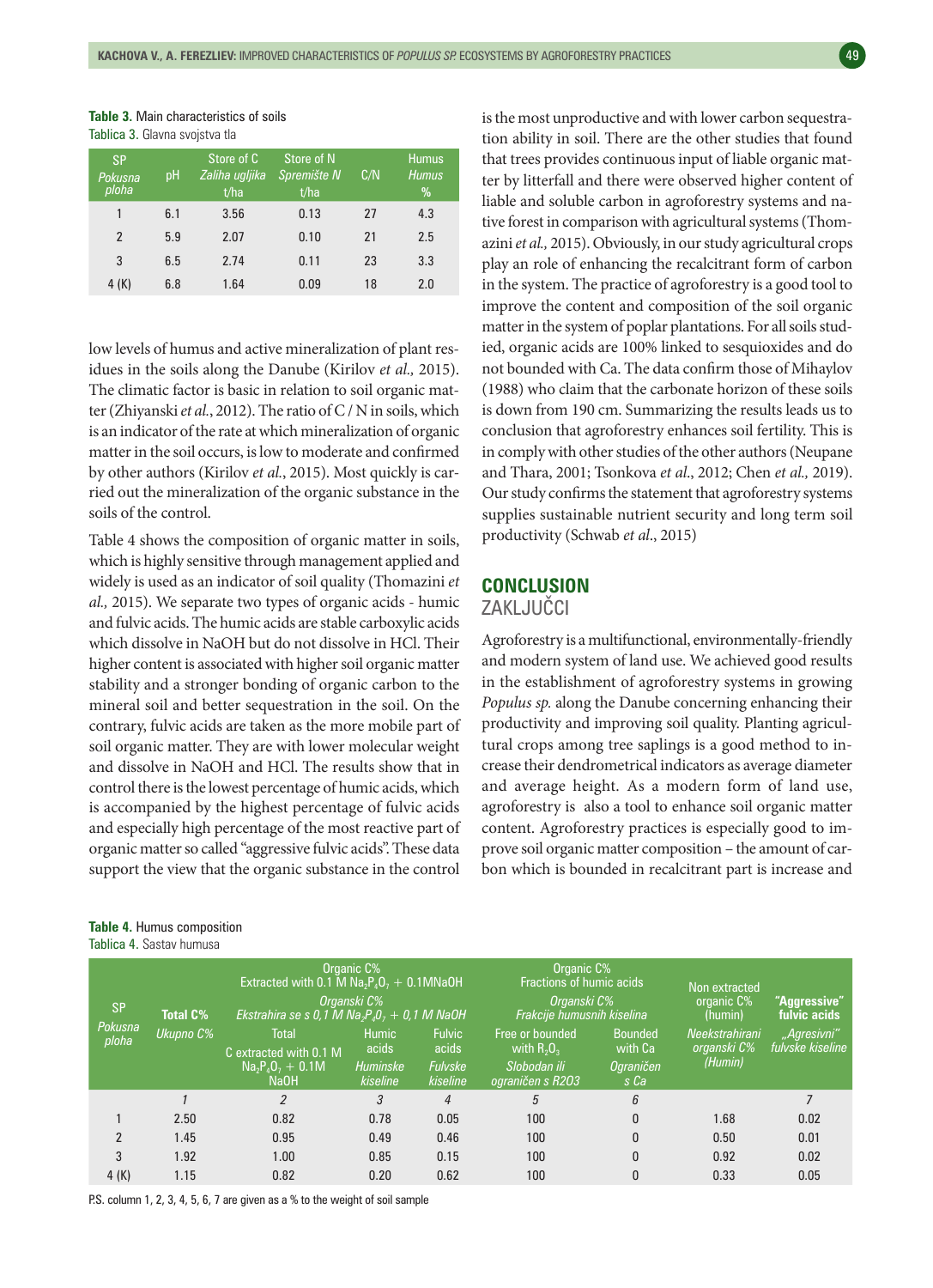the amount of liable part (fulvic acids) is decrease especially this concerning "aggressive" fulvic acids. The results obtained give as reason to recommend agroforestry systems as appropriate in growing *Populus sp*. along the Danube.

#### **REFERENCES**

#### LITERATURA

- Alexandrov, A., D. Velkov, K. Genov, E. Asparuhova, 1996: Current Problems of the Agroforestry as an international direction, In Proceedings: Scientific reports at International scientific-technological session "Kontact 96", 36-40 pp., Sofia (in Bulgarian).
- Brumec, D., Č. Rozman, M. Janžekovič, J. Turk, Š. Čelan, 2013. An assessement of different scenarios for agroforestry environment regulation of degraded lands using integrated simulation and a multi-decision model – a case study, Shumarski list, 3-4: 147-161.
- Chen, C., W. Liu, J. Wu, X. Lang, X. Zhu, 2019. Can intercroppingwith the cash crop help improve the soil physico-chemical properties of rubber plantations?, Geoderma, 335: 149–160.
- Dobrev, D., P. Bodgakov, 1971: Our experience with fast-growing tree species, Zemizdat, 139 p., Sofia (in Bulgarian).
- Donov, V., 1993: Soil Science, 430 pp., Sofia (in Bulgarian).
- Donov, V., Sv. Gencheva, K. Yorova. 1974: Guidance on Soil Analyzes. C., 220 pp., Sofia (in Bulgarian).
- Duhovnikov, I., A. Iliev, V. Donov, 1975. Quantitative bound between height of white pine, spruce and fir and soil conditions, Gorskostopanska nauka, XII, 4: 38-45 (in Bulgarian).
- Evangelov, E., 2012: Forestry Estimation Tool (FET 1.11 Demo), Programme for cubing and sorting, version 1.11 (demo).
- Fakirov, V., 1972. Growth and productivity euroamerican poplar plantations in different density of planting on dried Danube sites, Gorskostopanska nauka, IX, 2: 3-17 (in Bulgarian).
- Fonte, S. J., E. Barrios, J. Six, 2010. Earthworms, soil fertility and aggregate-associated soil organic matter dynamics in the Quesungual agroforestry system, Geoderma 155: 320–328.
- Göl, C., H. Yilmaz, 2017. The effect of land use type / land cover and aspect on soil properties at the Gökdere catchment in northwestern Turkey, Shumarski list, 9-10: 459-468.
- Kirilov, I., E. Filcheva, M. Teoharov, 2015. Comparative characterization of the humus state in sandy soils from the Bulgarian Black Sea coast and those from the Danube valleys, Soil Science, Agrochemistry and Ecology, XLIX, 2: 16-25 (in Bulgarian).
- Kononova, M., N. Belchikova. 1961. Rapid method of mineral soil humus composition. Ускореные методы определения состава хумуса. Pochvovedenie, 10: 75-85, Minsk (in Russian).
- Lagerlöf, J., L. Adolfsson, G. Börjesson, K. Ehlers, G. Palarès-Vinyoles,I. Sundh, 2014. Land-use intensification and agroforestry in the Kenyan highland: Impacts on soil microbial community composition and functional capacity, Applied Soil Ecology, 82: 93–99.
- Lakin G.,1990: Biometrics, Higher School, 352, Moscow (in Russian).
- Lorey, T., 1878. Die mittlere Bestandeshöhe, Allgemeine Forstund Jagdzeitung*,* 54: 149–155 (in German).
- Malézieux, E, Crozat Y, Dupraz C, Laurans M, Makowski D, Ozier-Lafontaine, B. Rapidel, S. De Tourdonnet, M. Valantin-

Morison, 2009: Mixing plantspecies in cropping systems: concepts, tools and models. A review, In: Agronomy for Sustainable Development, Springer Verlag/EDP Sciences/INRA, 2009, 29 (1), 43-62 pp.

- Marinov, I., V. Stiptsov, G. Rafailov, 2003: Status and Perspectives of Agroforestry in Bulgaria, Bulgarian - Swiss Forest Fondation and SilvicaFondation, 63 pp., Sofia (in Bulgarian).
- Mihaylov, M., 1988: Genesis, diagnosis and classification of soils developed on beams in the Danube valleys, Dissertation, IS-SAPP "N. Pushkarov, 170 p., Sofia (in Bulgarian).
- Mitsov, S., 1963. Afforestation with Poplarsin the region of Vidin, Gorsko stopanstvo, 11: 38-40 (in Bulgarian).
- Mosquera-Losada, M. R., G. Moreno , A. Pardini , J. H. McAdam,V. Papanastasis, P. Burgess , N. Lamersdorf, M. Castro , F. Liagre ,A. Rigueiro-Rodríguez, 2012: Past, Present and Future of Agroforestry Systems in Europe, In: P.K.R. Nair and D. Garrity (eds.), Agroforestry - The Future of Global Land Use, Advances in Agroforestry 9, DOI 10.1007/978-94-007-4676- 3\_16, Springer Science+Business Media Dordrecht.
- Mosquera-Losada,M.R.,R.Borek, F.Balaguer, G.Mezarrala,M. E. Ramos-Font, 2017: Agroforestry as a mitigation and adaptation tools, In: EPI-AGRI Focus Group, Agroforestry, 1-9 pp.
- Nair, P., D. Garrity, 2012: Agroforestry the future of global land use, Dordrecht: Springer; 514 pp.
- Nedyalkov, K, Cv. Naydenova, V. Fakirov: 2004: Volume and sorting table for high-stem popular. In. Krastanov, K., R. Raikov, Reference book in dendrobiometer, Bulprophor, Bulgaria, 312- 320 pp., Sofia (in Bulgarian).
- Neupane, R., G., Thara, 2001. Impact of agroforestry intervention on soil fertility and farm income under the subsistence farming system of the middle hills, Nepal, Agric. Ecosyst. Environ. 84 (2): 157–167.
- Newman, S. M., 1997. Poplar agroforestry in India, Forest Ecology and Management, 90: 13- 17.
- Rivest,D.,M. Lorente,A.Olivier,C.Messier, 2013: Soil biochemical properties and microbial resilience in agroforestry systems: Effects on wheat growth under controlled drought and flooding conditions, Science of the Total Environment, 463–464: 51–60.
- Huber, J. A., M. Matiu, K. J. Heulsbergen, 2018. First-rotation growth and stand structure dynamics of tree speciesin organic and conventional short-rotation agroforestry systems, Heliyon, e00645. doi: 10.1016/j.heliyon.2018.e00645
- Silva, G., H. Lima, M. Campanha, R. Gilkes, T. Oliveira, 2012. Soil physical quality of *Luvisols* under agroforestry, natural vegetation and conventional crop management systems in the Brazilian semi-arid region, Geoderma, 167-168: 61–70.
- Stancheva, J., K. Petkova, S. Bencheva, S. Bencheva, M. Broshtilova, K. Broshtilov, N. Tsvetkova, 2004: Agroforestry, 239 p., Sofia (in Bulgarian).
- Schwab, N., U. Schickhoff, E. Fischer, 2015. Transition to agroforestry significantly improves soil quality: A case study in the central mid-hills of Nepal, Agriculture, Ecosystems and Environment, 205: 57–69.
- STATISTICA 12 (data analysis software system), 2004. StatSoft, Inc. www.statsoft.com.
- Thomazini, A., E.S.Mendonça, I.M. Cardoso, M .L. Garbin, 2015. SOC dynamics and soil quality index of agroforestry systems in the Atlantic rainforest of Brazil, Geoderma Regional, 5: 15–24.